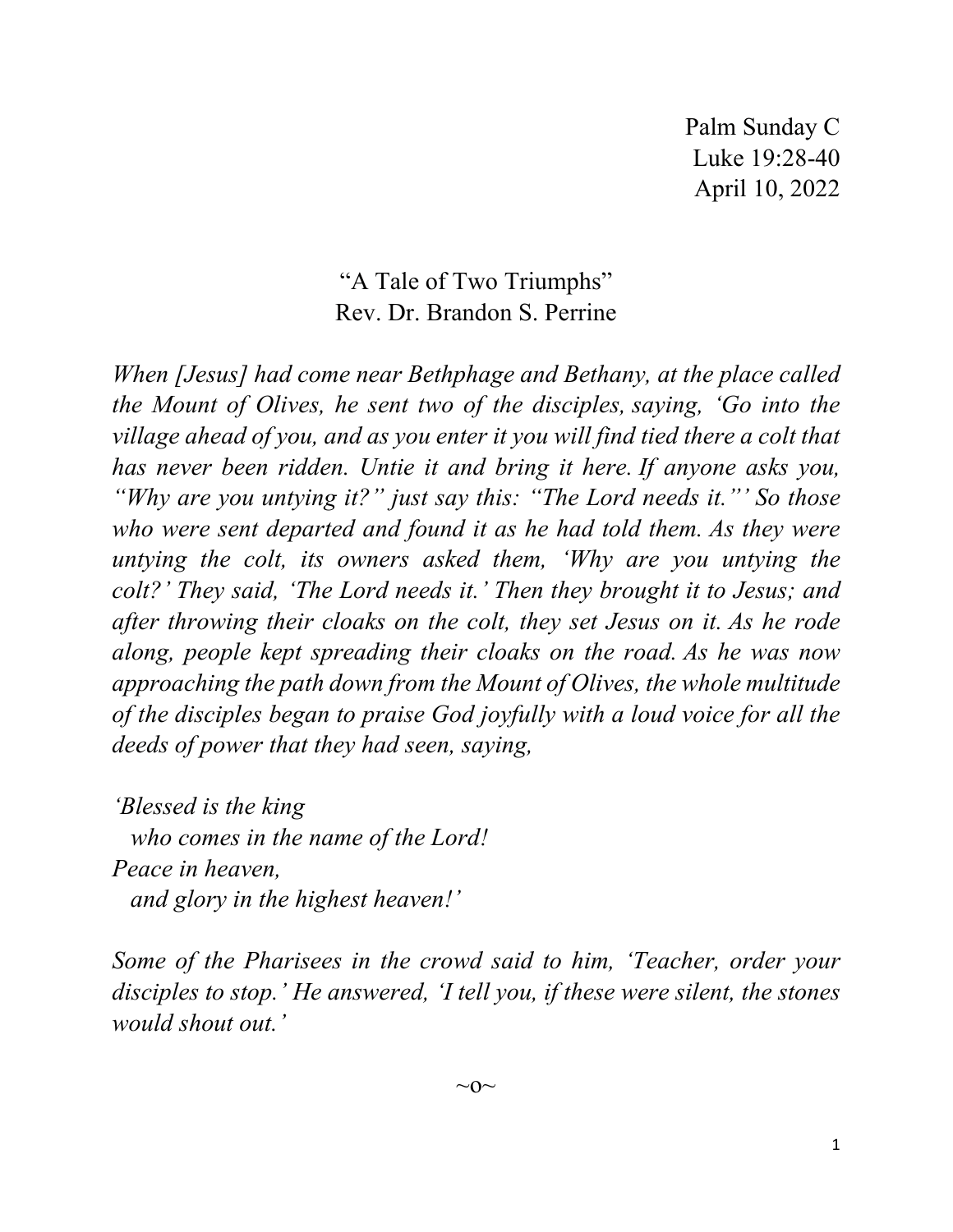"Blessed be the king who comes in the name of Lord!" the crowds shouted. "Peace in heaven, and glory in the highest heaven!" C'mon, wave those palm branches folks! This was a joyful procession; a hopeful procession. Do you feel hopeful this morning? The crowd certainly felt hopeful that Palm Sunday so long ago. "Surely," they must have thought, "this is the one we've been waiting for." In fact, their hope must have been difficult to contain. After all, Jesus tells some of the teachers who called for restraint that if he tried to quiet the crowds, even the stones would shout out! Hope was in the air. But hope is a dangerous thing. Hope empowers people to believe that things can be different—should be different. Hope inspires conviction and conviction inspires action and action can lead to conflict. The teachers knew this.

The teachers knew that in another part of Jerusalem, at very nearly the same time, a second triumphal entry was taking place—one accompanied by all the trappings of an empire. A Roman triumphal entry, simply called "a triumph," celebrated the arrival of a commander who had won a great military victory. It was part parade and pageantry and part religious rite in which the honored victor led the procession to the temple of Jupiter, the god of war. And it was all celebration of the power of empire over any who would stand in its way. Captured enemies and spoils of war would have been on display and the celebrated commander would have ridden a chariot flanked by an honor guard while he was showered with flowers and palm fronds were waved to signify peace.

The teachers knew that in another part of Jerusalem, at very nearly the same time as Jesus', a second triumphal entry was taking place—that of the Roman governor Pontius Pilate. Pilate's entry would have been grand, but it would also have been steeped in irony. As the people prepared to celebrate the Passover—the celebration of the Hebrew's freedom from slavery in Egypt—Pilate's entry would have communicated to those gathered in Jerusalem very clearly: "Don't get any ideas. You can celebrate your Passover and deliverance from Egypt, but you belong to Rome now."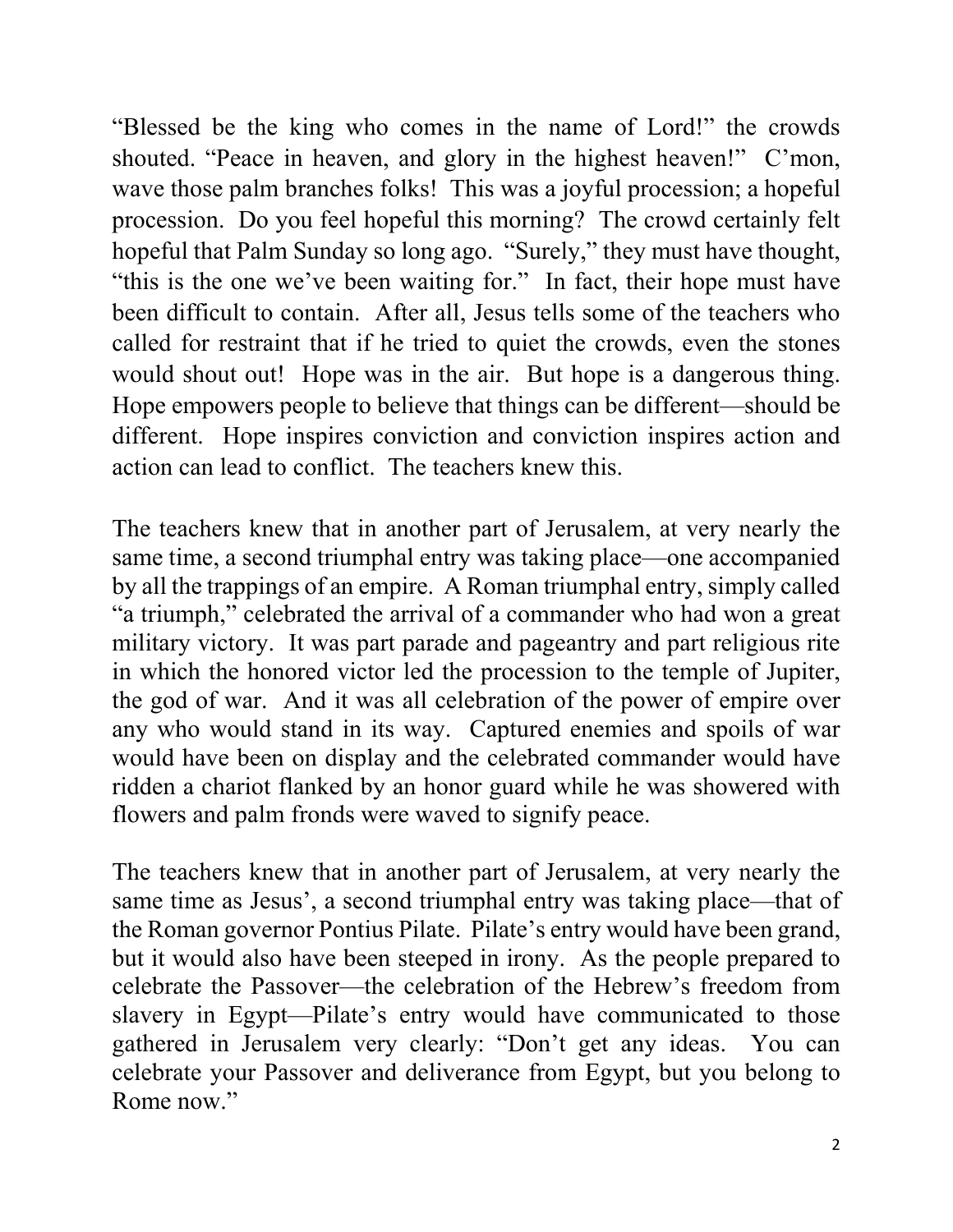The teachers knew that Jesus was riding into Jerusalem through a back gate on a donkey, escorted by poor and ordinary folk laying their coats in the road. And the teachers also knew that at nearly the same time, Pilate was riding into Jerusalem through a front gate in a chariot or on a war horse, escorted by armed guards. Their call for quiet doesn't seem quite so cantankerous given the circumstances, does it?

Jesus and Pilate, a donkey and a chariot, a military processional and a peasants' parade, the way of self-giving and peace and the way of acquisition and conquest—these two triumphs really do symbolize polar opposite ways of being in the world: war and peace. And, like the rest of the accounts in the gospels, Jesus is ALWAYS portrayed as antithetical to Caesar. Jesus' message of heaven's realm of peace through justice is always portrayed as diametrically opposed to Rome's message of peace through victory. The world's way of violence, oppression, injustice, and war is not heaven's way of collaboration, liberation, justice, and peace. This story, and the historical details lurking just beneath its surface, make the contradiction clear.

Make no mistake, though, both of these triumphs are about power, however. On the one hand, Pilate's entry puts on public display all the power of the Roman legions, the power of military might and radical defeat, the power of money, the power of the elite, and the power of Caesar. On the other hand, Jesus' entry displays the power of humility, the power of service, the power of belief, the power of love, the power of peace.

As news of the horrors in Ukraine, the human rights violations in Afghanistan, the scruples of wealthy and elite leaders around the world, and corruption for the sake of the almighty dollar flood our TV screens, populate our news feeds and social media accounts, and flood our email inboxes daily, we see evidence that the power Jesus protested is still a malevolent force to be reckoned with in our world today. But that is not the only kind of power. Jesus' triumphal entry into Jerusalem on that